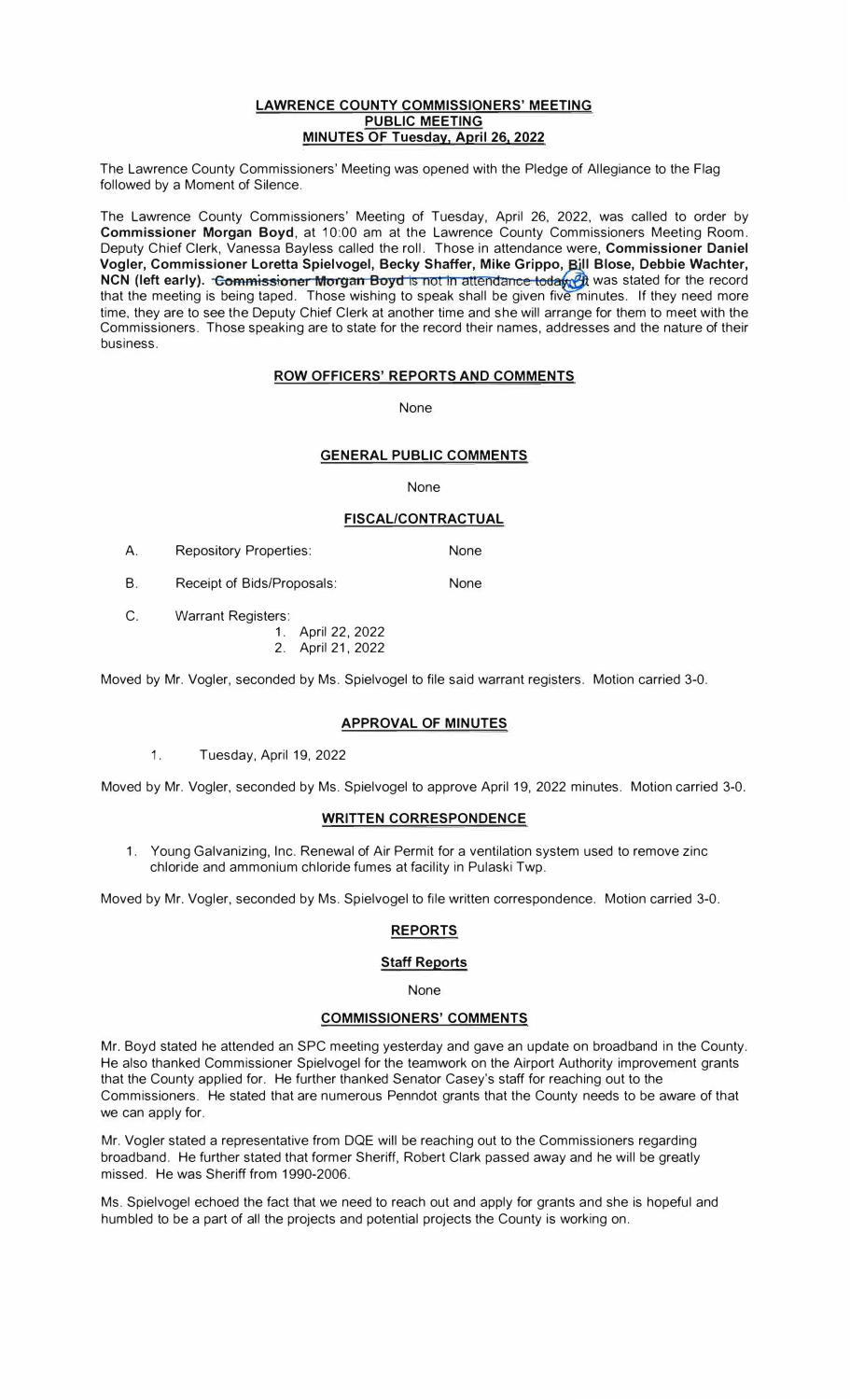#### **NEW BUSINESS**

#### **RESOLUTION R-2022-86**

**WHEREAS,** the Commissioners desire to enter into a professional contract with Northwest Media, Inc., with its principal place of business at 326 W. 12<sup>th</sup> Avenue, Eugene, Oregon 97401; and

**WHEREAS,** this contract is for Foster Parent College Online Training Course for March 1, 2022 through March 1, 2023 contract year providing access to 75-80 individuals, through our Lawrence County Foster Care Agency; and

**WHEREAS,** the fixed annual cost for usage is \$3,000.00; and

**NOW, THEREFORE IT BE RESOLVED** by the Lawrence County Board of Commissioners enter into a professional contract with Northwest Media, Inc.

> Moved by Mr. Vogler, seconded by Ms. Spielvogel to approve said Resolution. Motion carried 3-0.

#### **RESOLUTION R-2022-87**

**WHEREAS,** Lawrence County solicited bids for the 8<sup>th</sup> Street and Beech Way Street Improvement Project in Ellwood City under the FY 2020 CDBG program; and

**WHEREAS,** the Lawrence County Department of Planning and Community Development reviewed the bids and reported that Youngblood Paving, Inc., 2516 State Route 18, Wampum, PA, was the lowest responsible bidder with a bid of \$101,955.07; and

#### **NOW, THEREFORE IT BE RESOLVED BY THE LAWRENCE COUNTY BOARD OF COMMISSIONERS,**  that

- 1. Youngblood Paving, Inc. is awarded the bid for the completion of the 8<sup>th</sup> Street/Beech Way Street Improvement Project under the FY2020 CDBG program;
- 2. A total of \$101,955.07 in CDBG dollars will be allocated to completing this project;
- 3. The Chairman is authorized to execute all documents related to this contract.

Moved by Ms. Spielvogel, seconded by Mr. Vogler to approve said Resolution. Motion carried 3-0.

#### **RESOLUTION R-2022-88**

**WHEREAS,** the Commissioners desire to enter into a professional quote/contract with Green Acres Contracting, with its principal place of business at Pennsylvania Avenue, PO Box 563, Scottdale, PA 15683;and

**WHEREAS,** this quote/contract is to supply and install approximately 15' of approach railing on each of the four (4) corners of the bridge located at Quaker Falls; and

WHEREAS, the approach rail will consist of pressure treated vertical wood posts and two (2) 4" x 4" horizontal galvanized tubular rails that will match the rails on the new bridge. The rail will be 31" high measured from the existing ground, which meets the required height for bridge approach rail; and

**WHEREAS,** the quote/contract has been reviewed by our County Solicitor and County Engineer, Frank B. Taylor Engineering, Inc., and;

**WHEREAS,** the price quote amount is \$17,464.00; and

**NOW, THEREFORE IT BE RESOLVED** by the Lawrence County Board of Commissioners enter into a professional quote/contract with Green Acres Contracting.

Moved by Mr. Vogler, seconded by Ms. Spielvogel to approve said Resolution. Motion carried 3-0.

#### **RESOLUTION R-2022-89**

**WHEREAS,** the Commissioners desire to enter into a professional contract with BCN with its corporate address at 1200 Mt. Kemble Avenue, Suite 310, Morristown, NJ 07960; and

WHEREAS, this contract is to replace the analog phone line for the security system, credit/debit machine and outgoing fax line that was cancelled in error with Windstream in December 2021 at District Justice Nicholson's Office, (District 53-3-02) located at 4834 State Route 18, New Castle, PA 16102; and

**WHEREAS,** the contract term is for 36 months beginning March 1, 2022 and ending December 31, 2025. The total amount due is \$450.50 including the \$65 initial fee and 10 months of service, followed by \$38.55 per month for the remainder of the contract, totaling \$462.00 per year; and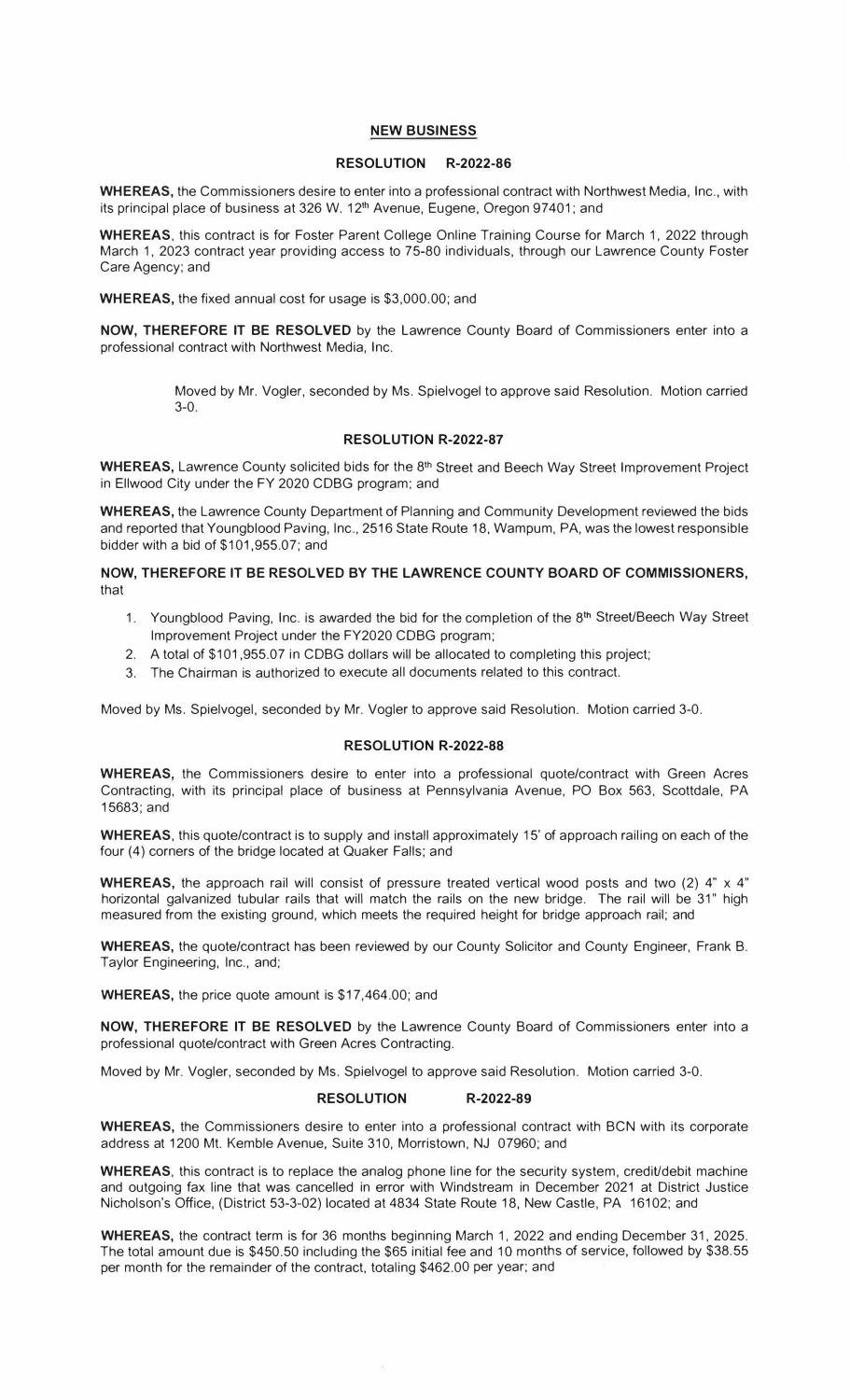**NOW, THEREFORE IT BE RESOLVED** by the Lawrence County Board of Commissioners enter into a professional contract with BCN.

Moved by Mr. Vogler seconded by Ms. Spielvogel to approve said Resolution. Motion carried 3-0

#### **TRANSFERS (ADMINISTRATIVE)**

1. Assessor from Contingency to Association Dues for \$25.00

2. Public Defender from Contingency to Materials & Supplies for \$1,348.00

Moved by Mr. Vogler, seconded by Ms. Spielvogel to approve said Administrative Transfers. Motion carried 3-0.

### **RESOLUTIONS ON THE TABLE**

None

#### **ORDINANCES** None

#### **ANNOUNCEMENTS**

The next regular Commissioners' meeting is scheduled for **10:00 am, on Tuesday, May 3, 2022** in the Commissioners' Meeting Room.

There will be a Planning Commission meeting on Wednesday, May 11, 2022 at 12:00 Noon at the Taylor Township Municipal Building.

## **PUBLIC COMMENTS**

None

#### **ADJOURNMENT**

Mr. Boyd adjourned the meeting at 10:30 a.m.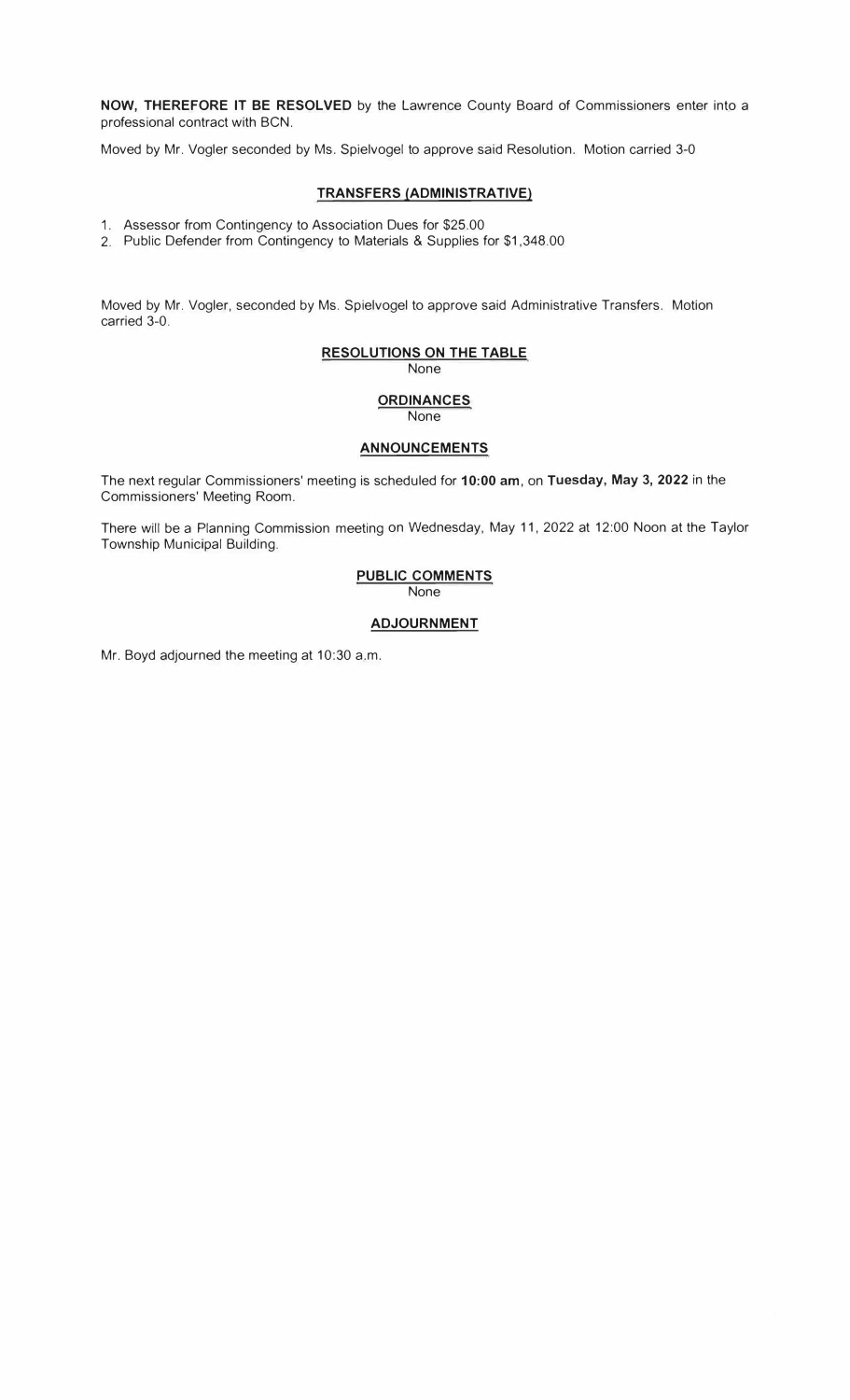

**WHEREAS,** this Settlement and Release Agreement is made and entered into between Brian Covert and Lawrence County, Pennsylvania, Lawrence County Corrections, Lawrence County Prison Board and Loretta Spielvogel, Dan Vogler, Morgan Boyd, Dominick Motto, Joshua Lamancusa, David Prestopine and Perry Quahliero, both individual and in their capacity as Lawrence County Prison Board Members; and

**WHEREAS,** Covert began employment with County on February 24, 2003 and currently holds the position of Warden; and

**WHEREAS,** County intends to separate Covert's employment; and

**WHEREAS,** neither Covert nor County admit any wrongdoing or liability by virtue of entering into this Agreement; and

**WHEREAS,** the parties desire to resolve any and all matters in dispute between them and accordingly have agreed to the attached Settlement and Release Agreement; and

**NOW THEREFORE, BE IT RESOLVED BY THE LAWRENCE COUNTY BOARD OF COMMISSIONERS,** in consideration of the mutual agreements contained herein, the benefits to be derived by the parties therefrom, and other good and valuable consideration, the adequacy of which is hereby acknowledged, intending to be legally bound hereby, the parties hereby agree to the attached Settlement and Release Agreement.

APPROVED this 3<sup>rd</sup> day of May 2022 VOTE: YEAS  $\frac{3}{2}$  NAYS  $\boxed{)}$ 

CERTIFIED this 3<sup>rd</sup> day of May 2022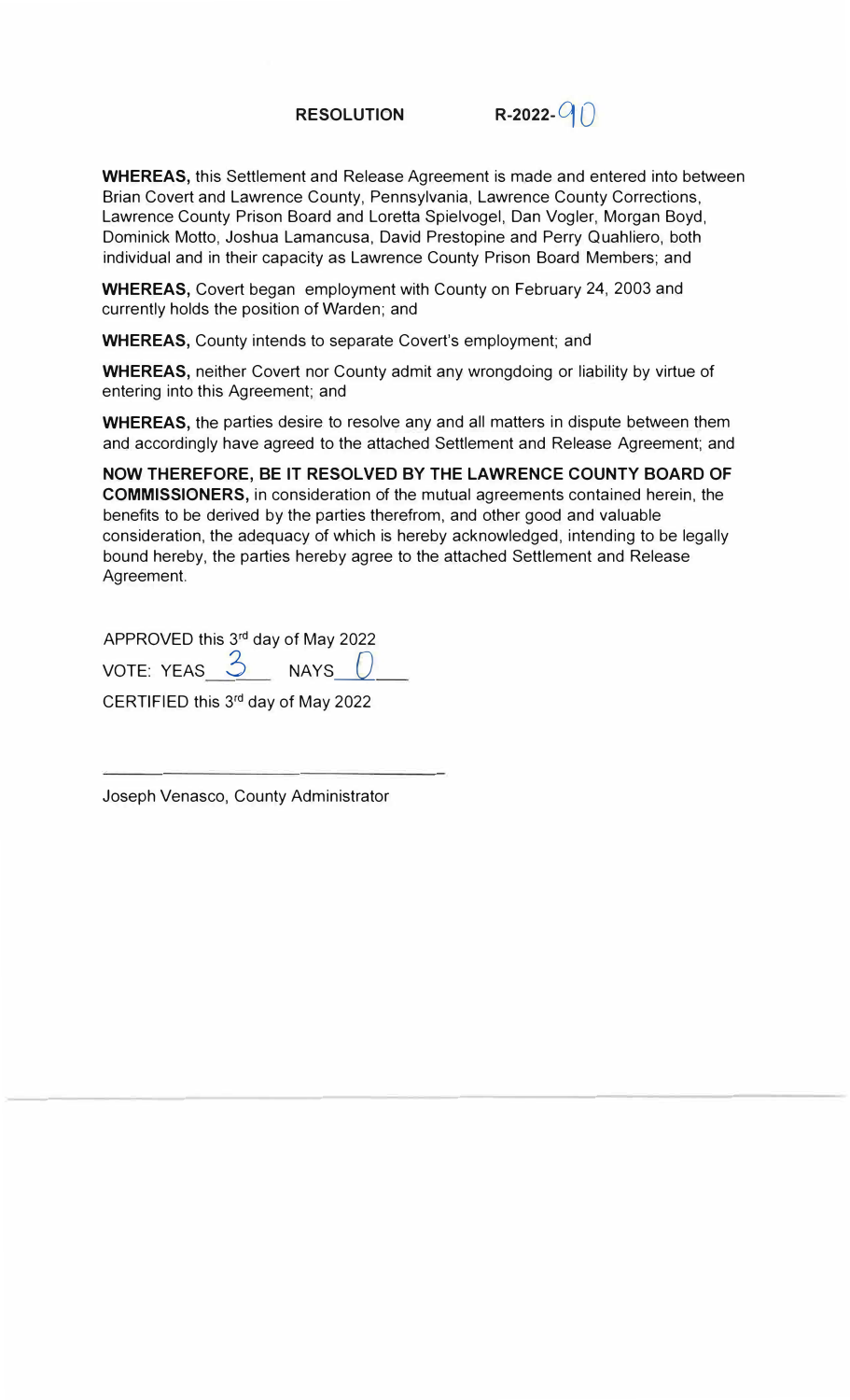**RESOLUTION** R-2022- $Q$ 

**WHEREAS,** this Settlement and Release Agreement is made and entered into between Jason D. Hilton and Lawrence County, Pennsylvania, Lawrence County Corrections, Lawrence County Prison Board and Loretta Spielvogel, Dan Vogler, Morgan Boyd, Dominick Motto, Joshua Lamancusa, David Prestopine and Perry Quahliero, both individual and in their capacity as Lawrence County Prison Board Members; and

**WHEREAS,** Hilton began employment with County on November 12, 1999 and currently holds the position of Deputy Warden; and

**WHEREAS,** County intends to separate Hilton's employment; and

**WHEREAS,** neither Hilton nor County admit any wrongdoing or liability by virtue of entering into this Agreement; and

**WHEREAS,** the parties desire to resolve any and all matters in dispute between them and accordingly have agreed to the attached Settlement and Release Agreement; and

**NOW THEREFORE, BE IT RESOLVED BY THE LAWRENCE COUNTY BOARD OF COMMISSIONERS,** in consideration of the mutual agreements contained herein, the benefits to be derived by the parties therefrom, and other good and valuable consideration, the adequacy of which is hereby acknowledged, intending to be legally bound hereby, the parties hereby agree to the attached Settlement and Release Agreement.

APPROVED this 3<sup>rd</sup> day of May 2022 VOTE: YEAS <u>3</u> NAYS 0

CERTIFIED this 3 rd day of May 2022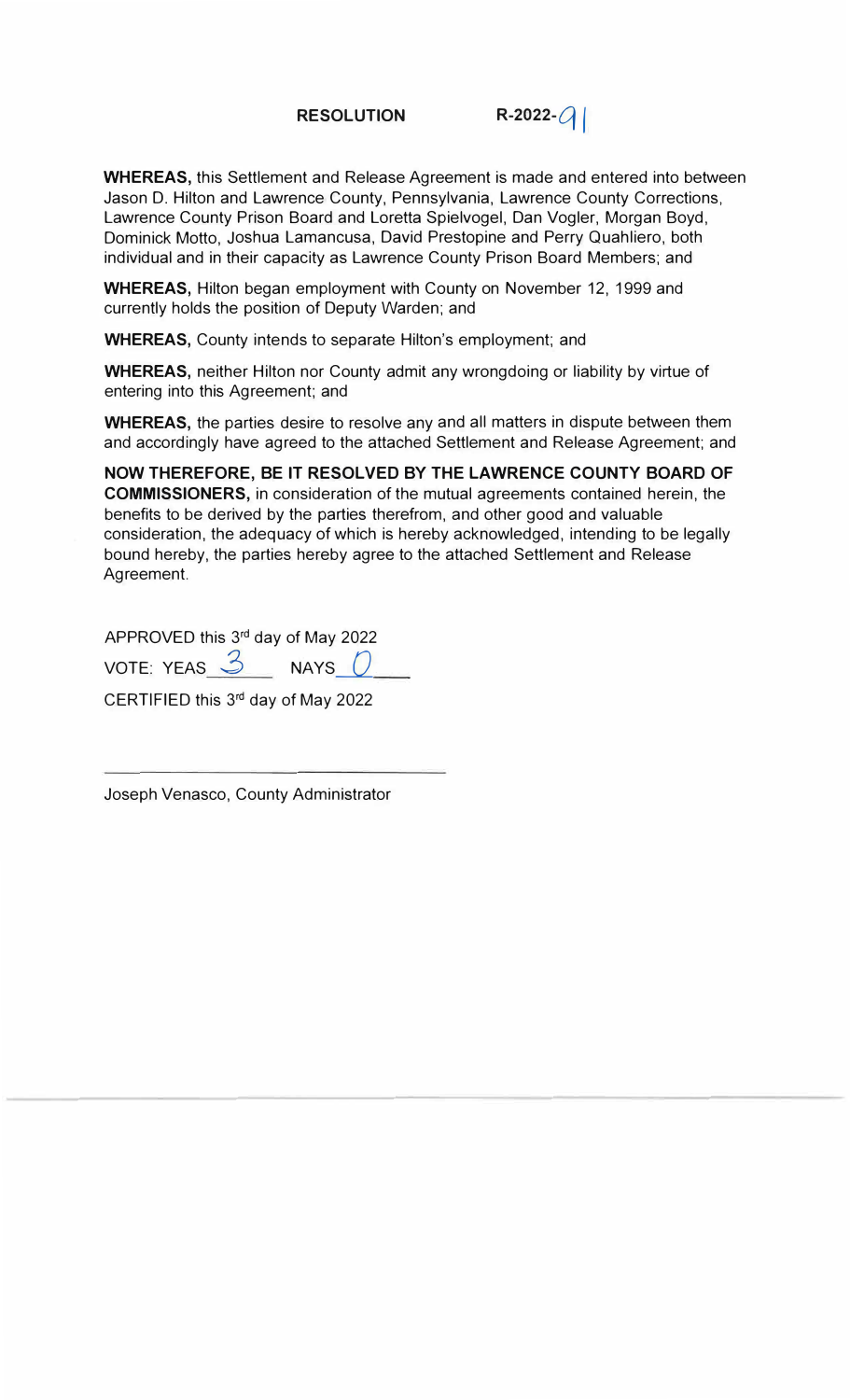

**WHEREAS,** the Lawrence County Commissioners desire to contract certain services; and

**WHEREAS,** the County has the authority and duty to provide services; and

**WHEREAS,** the County wishes to enter into a contract with Zelenkofske Axelrod LLC to extend auditing services to the County for the years ending December 31, 2022, 2023 and 2024; and

**WHEREAS,** the annual fees for these services will be as follows:

| Year | <b>Financial and Single Audit</b> | <b>Conservation District Audit</b> |
|------|-----------------------------------|------------------------------------|
| 2022 | \$79,735                          | \$3,590                            |
| 2023 | \$81,330                          | \$3,665                            |
| 2024 | \$82,960                          | \$3,735                            |

**WHEREAS,** the 2022 audit fees have remained the same as the 2021 audit fees. For December 31, 2023 and 2024, a 2% inflationary adjustment is included; and

**WHEREAS,** if additional time is necessary, discussion will be held and a new fee estimate will be provided before Zelenkofske Axelrod LLC incurs the additional costs; and

**NOW THEREFORE, BE IT RESOLVED BY THE LAWRENCE COUNTY BOARD OF COMMISSIONERS,** that a contract extension be approved to provide audit services for Lawrence County for the years ending December 31, 2022, 2023 and 2024, with the Commissioners signing the attached acknowledgement sheet.

APPROVED this 3<sup>rd</sup> day of May 2022

VOTE: YEAS  $\frac{3}{2}$  NAYS 0

CERTIFIED this 3<sup>rd</sup> day of May 2022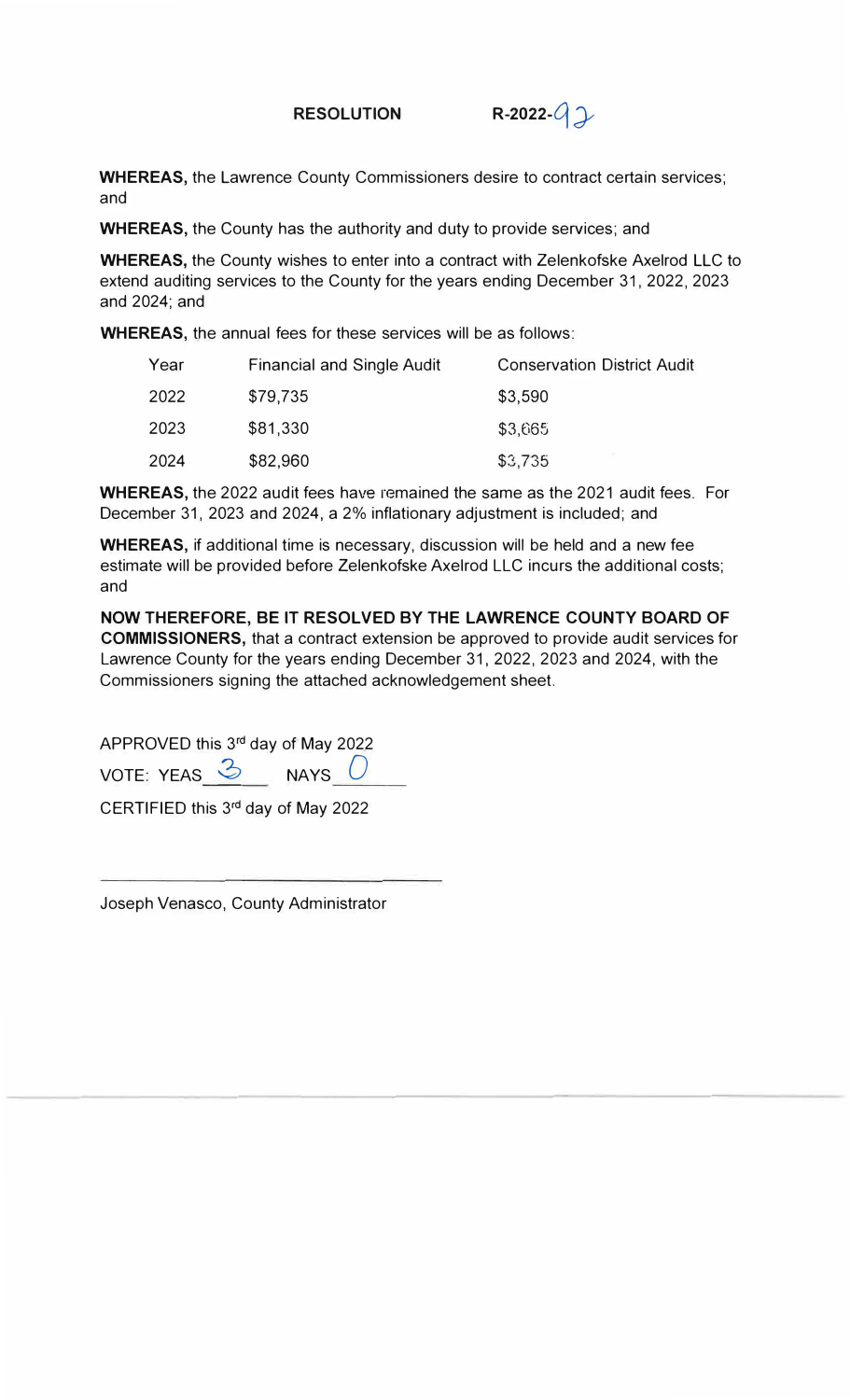# **RESOLUTION R-2022-q** *6*

**WHEREAS,** Lawrence County and Washington County each operate a County Prison for the incarceration of prisoners being held for various authorities; and

**WHEREAS,** Lawrence County and Washington County are desirous of obtaining temporary space as needed for housing said prisoners; and

**WHEREAS,** Lawrence County and Washington County each operate a County Prison and each has space available to house said prisoners; and

**WHEREAS,** Washington County agrees to reimburse for services for their respective inmates under this Agreement at the rate of \$50.00 per inmate, per day plus medical expenses. This agreement is not to exceed \$50,000 per year; and

**WHEREAS,** Lawrence County shall submit an invoice monthly identifying the inmates housed and the rate of \$50.00 per inmate, per day plus any medical expense incurred; and

**NOW, THEREFORE BE IT RESOLVED BY THE LAWRENCE COUNTY BOARD OF COMMISSIONERS,** that this Agreement between Lawrence and Washington Counties will be from April 21, 2022-December 31, 2022 and shall continue on a year to year basis unless otherwise terminated pursuant to the terms of this Agreement.

**APPROVED** this 3 rd day of May 2022

Vote: Yeas <sup>3</sup> Nays 0

CERTIFIED this 3<sup>rd</sup> day of May 2022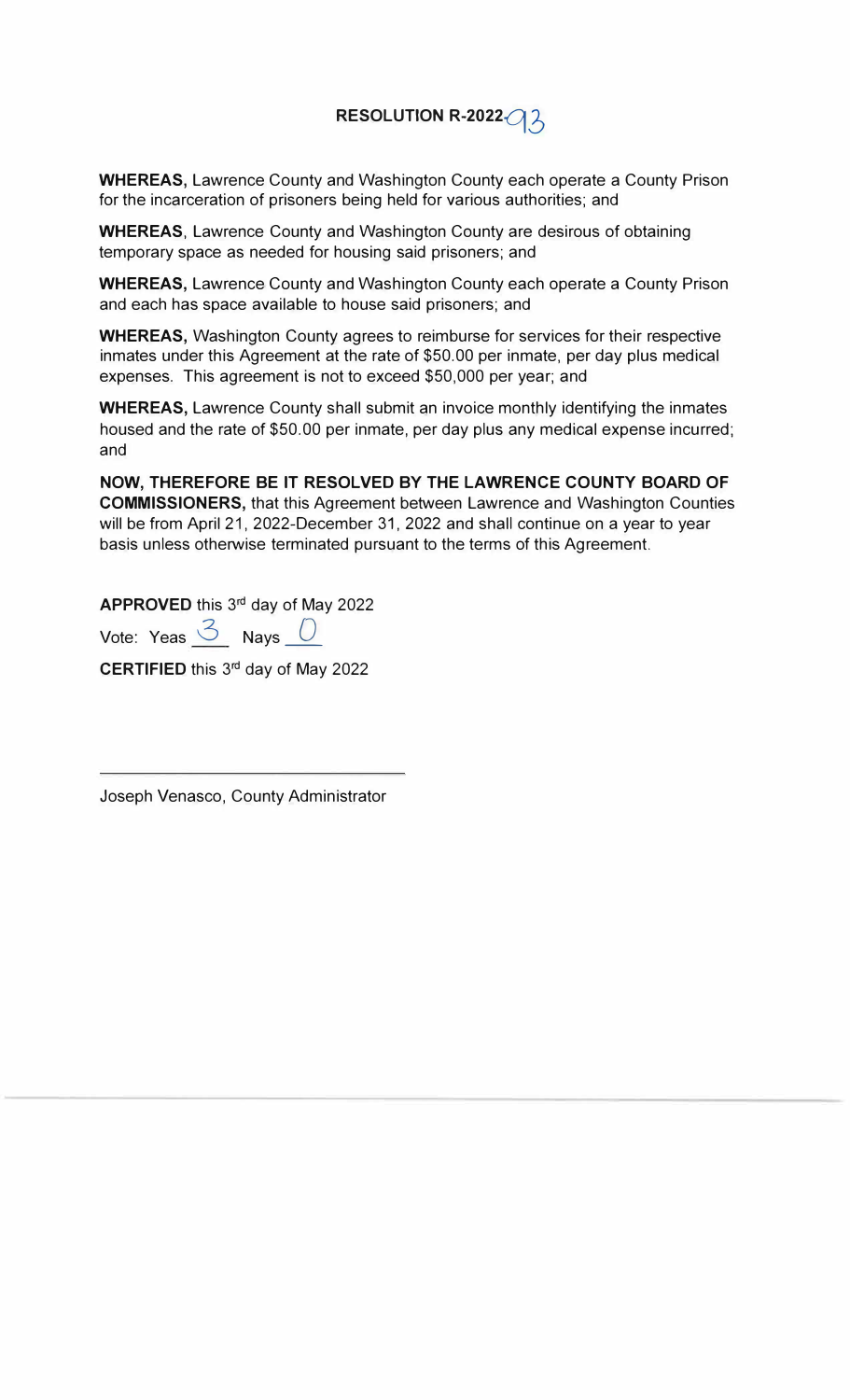**RESOLUTION** R-2022- $Q \psi$ 

**WHEREAS,** on December 7, 2021, Resolution R-2021-325, John Greenwood was reappointed to the Lawrence County Industrial Development Authority for a four (4) year term to expire on December 31, 2025; and

**WHEREAS,** Mr. Greenwood has asked to resign, effective May 3, 2022, due to relocation; and

1. John Greenwood, 3110 Wild Grape Road, New Castle, PA 16105 (Neshannock Twp.)

**NOW, THEREFORE, BE IT RESOLVED BY THE LAWRENCE COUNTY BOARD OF COMMISSIONERS,** that we do hereby accept the resignation of John Greenwood from the Lawrence County Industrial Development Authority.

**APPROVED** this 3<sup>rd</sup> day of May 2022

Vote: Yeas <sup>3</sup> Nays <sup>(</sup>

**CERTIFIED** this 3<sup>rd</sup> day of May 2022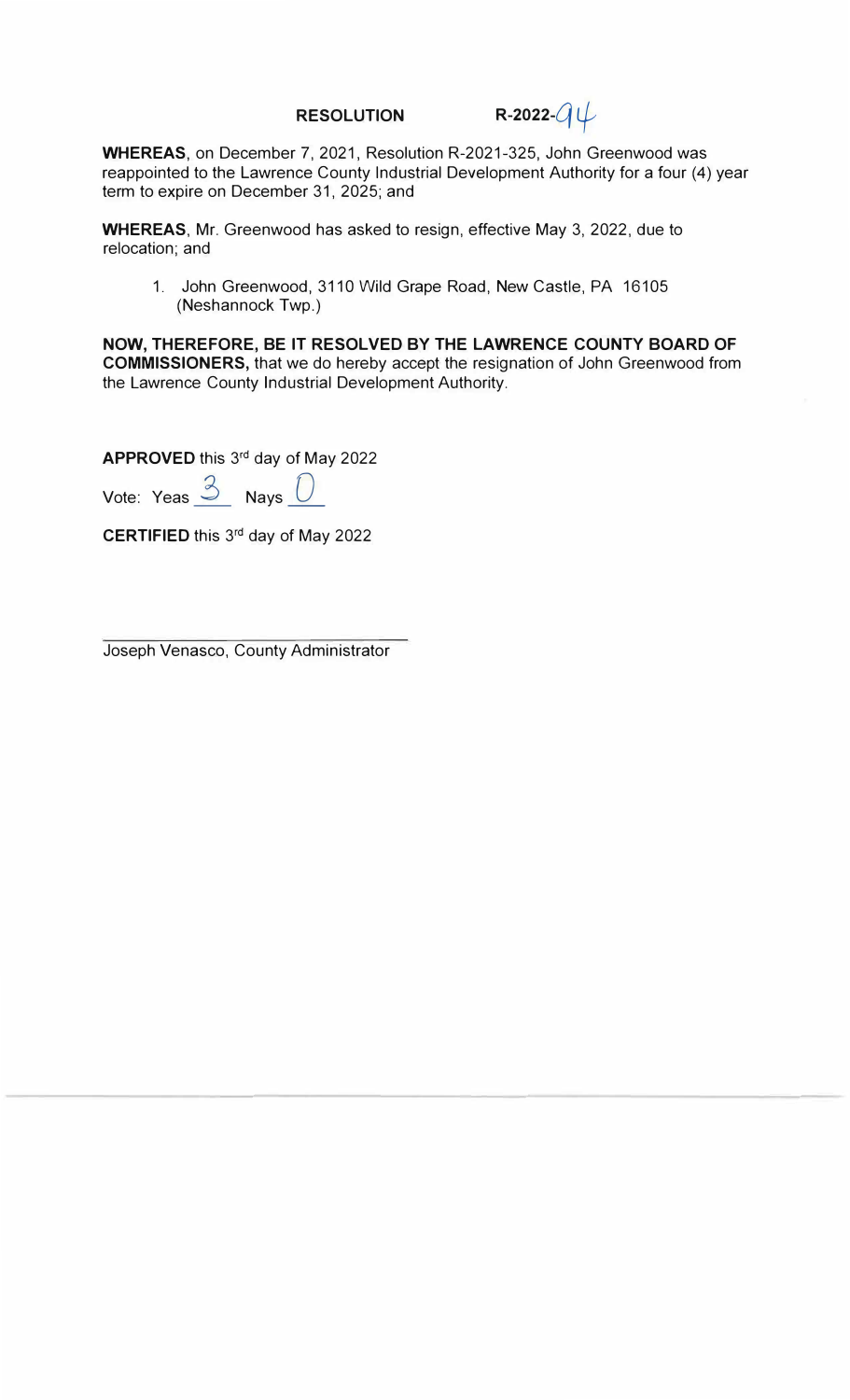**WHEREAS,** the County of Lawrence wishes to revise contract allocation for projects eligible under the Community Development Block Grant (CDBG) for FFY 2016; and

**WHEREAS,** the County, in FFY 2016 received funding for Byers Avenue South New Castle Borough and the County has been implementing a County Rehab program utilizing CDBG funds; and

**WHEREAS,** the Byers Avenue South New Castle Borough project came in under budget by \$9,936.14; and

**WHEREAS,** the County would like to reduce the Byers Avenue South New Castle Borough IDIS Activity 49675 budget allocation by \$9,936.14 and revise the budget allocation to \$81,063.86; and

**WHEREAS,** the County will add County Rehab with a budget allocation of \$9,936.14.

**NOW, THEREFORE, BE IT RESOLVED BY THE LAWRENCE COUNTY BOARD OF COMMISSIONERS, THAT;** 

- 1. The County shall prepare and submit a FFY 2016 Revision Request #3, to the Department of Community and Economic Development; and
- 2. The revision request will detail the above project activities and financial requests.

APPROVED this  $\frac{2 \text{vol}}{3}$  day of May 2022 VOTE: Yeas  $\overline{3}$  Nays  $\overline{0}$ CERTIFIED this 3rd day of May 2022